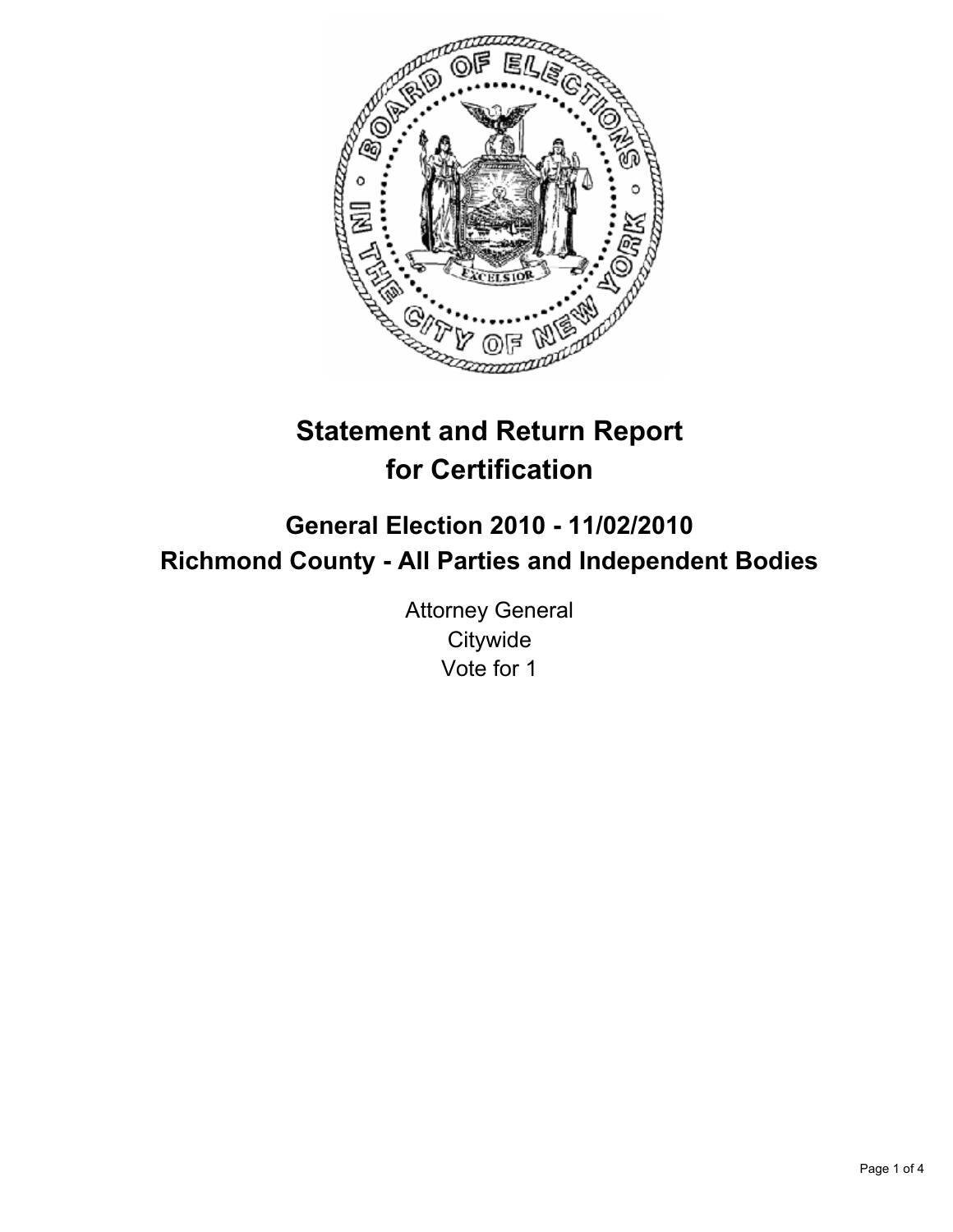

## **Assembly District 60**

| <b>PUBLIC COUNTER</b>                  | 16,620 |
|----------------------------------------|--------|
| <b>EMERGENCY</b>                       | 0      |
| ABSENTEE/MILITARY                      | 647    |
| <b>AFFIDAVIT</b>                       | 161    |
| <b>Total Ballots</b>                   | 17,466 |
| ERIC T SCHNEIDERMAN (DEMOCRATIC)       | 4,110  |
| DAN DONOVAN (REPUBLICAN)               | 10,215 |
| ERIC T SCHNEIDERMAN (INDEPENDENCE)     | 284    |
| DAN DONOVAN (CONSERVATIVE)             | 1,617  |
| ERIC T SCHNEIDERMAN (WORKING FAMILIES) | 380    |
| CARL E PERSON (LIBERTARIAN)            | 64     |
| RAMON J JIMENEZ (FREEDOM)              | 59     |
| ELIZABETH CAMMARATA (WRITE-IN)         | 1      |
| NO NAME (WRITE-IN)                     | 2      |
| <b>Total Votes</b>                     | 16,732 |
| Unrecorded                             | 734    |

## **Assembly District 61**

| 24,889 |
|--------|
| 0      |
| 890    |
| 354    |
| 26,195 |
| 11,168 |
| 10,324 |
| 429    |
| 1,788  |
| 1,001  |
| 115    |
| 194    |
| 1      |
| 1      |
| 1      |
| 1      |
| 1      |
| 25,024 |
| 1,171  |
|        |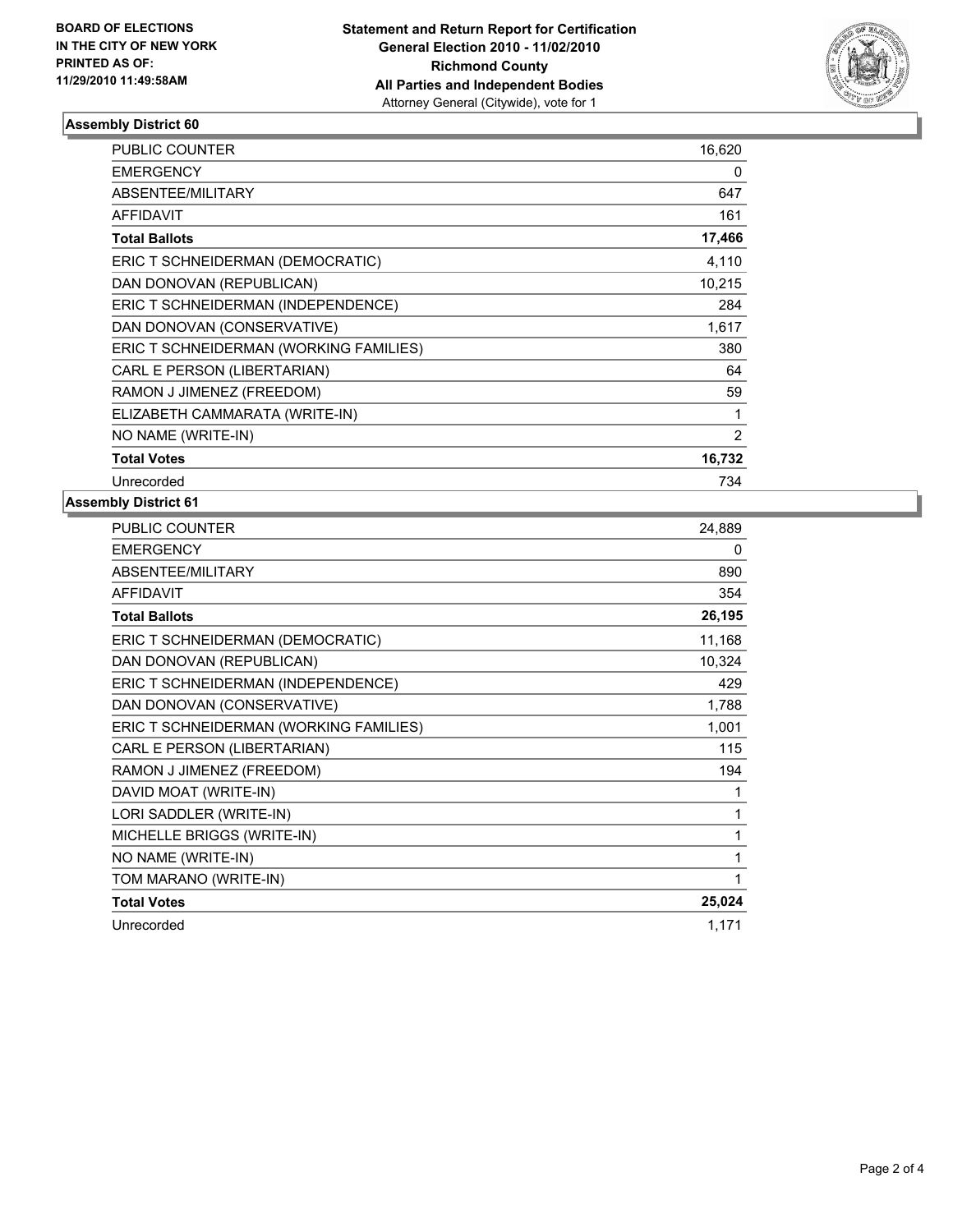

## **Assembly District 62**

| <b>PUBLIC COUNTER</b>                  | 29,387 |
|----------------------------------------|--------|
| <b>EMERGENCY</b>                       | 1      |
| ABSENTEE/MILITARY                      | 843    |
| <b>AFFIDAVIT</b>                       | 222    |
| <b>Total Ballots</b>                   | 30,488 |
| ERIC T SCHNEIDERMAN (DEMOCRATIC)       | 5,337  |
| DAN DONOVAN (REPUBLICAN)               | 20,197 |
| ERIC T SCHNEIDERMAN (INDEPENDENCE)     | 465    |
| DAN DONOVAN (CONSERVATIVE)             | 2,933  |
| ERIC T SCHNEIDERMAN (WORKING FAMILIES) | 411    |
| CARL E PERSON (LIBERTARIAN)            | 110    |
| RAMON J JIMENEZ (FREEDOM)              | 55     |
| <b>BLANK (WRITE-IN)</b>                | 1      |
| CHARLES XAVIER (WRITE-IN)              | 1      |
| DANNY PANZELLA (WRITE-IN)              | 1      |
| JORDAN LAMARSH (WRITE-IN)              | 1      |
| TERESA A. ZERILLI (WRITE-IN)           | 1      |
| <b>Total Votes</b>                     | 29,513 |
| Unrecorded                             | 975    |

### **Assembly District 63**

| <b>PUBLIC COUNTER</b>                  | 24,048 |
|----------------------------------------|--------|
| <b>EMERGENCY</b>                       | 0      |
| ABSENTEE/MILITARY                      | 849    |
| <b>AFFIDAVIT</b>                       | 253    |
| <b>Total Ballots</b>                   | 25,219 |
| ERIC T SCHNEIDERMAN (DEMOCRATIC)       | 8,013  |
| DAN DONOVAN (REPUBLICAN)               | 13,330 |
| ERIC T SCHNEIDERMAN (INDEPENDENCE)     | 408    |
| DAN DONOVAN (CONSERVATIVE)             | 1,698  |
| ERIC T SCHNEIDERMAN (WORKING FAMILIES) | 542    |
| CARL E PERSON (LIBERTARIAN)            | 96     |
| RAMON J JIMENEZ (FREEDOM)              | 106    |
| INANIMATE CARBON ROD (WRITE-IN)        | 1      |
| MICKEY MOUSE (WRITE-IN)                | 1      |
| NO NAME (WRITE-IN)                     | 1      |
| <b>Total Votes</b>                     | 24,196 |
| Unrecorded                             | 1,023  |